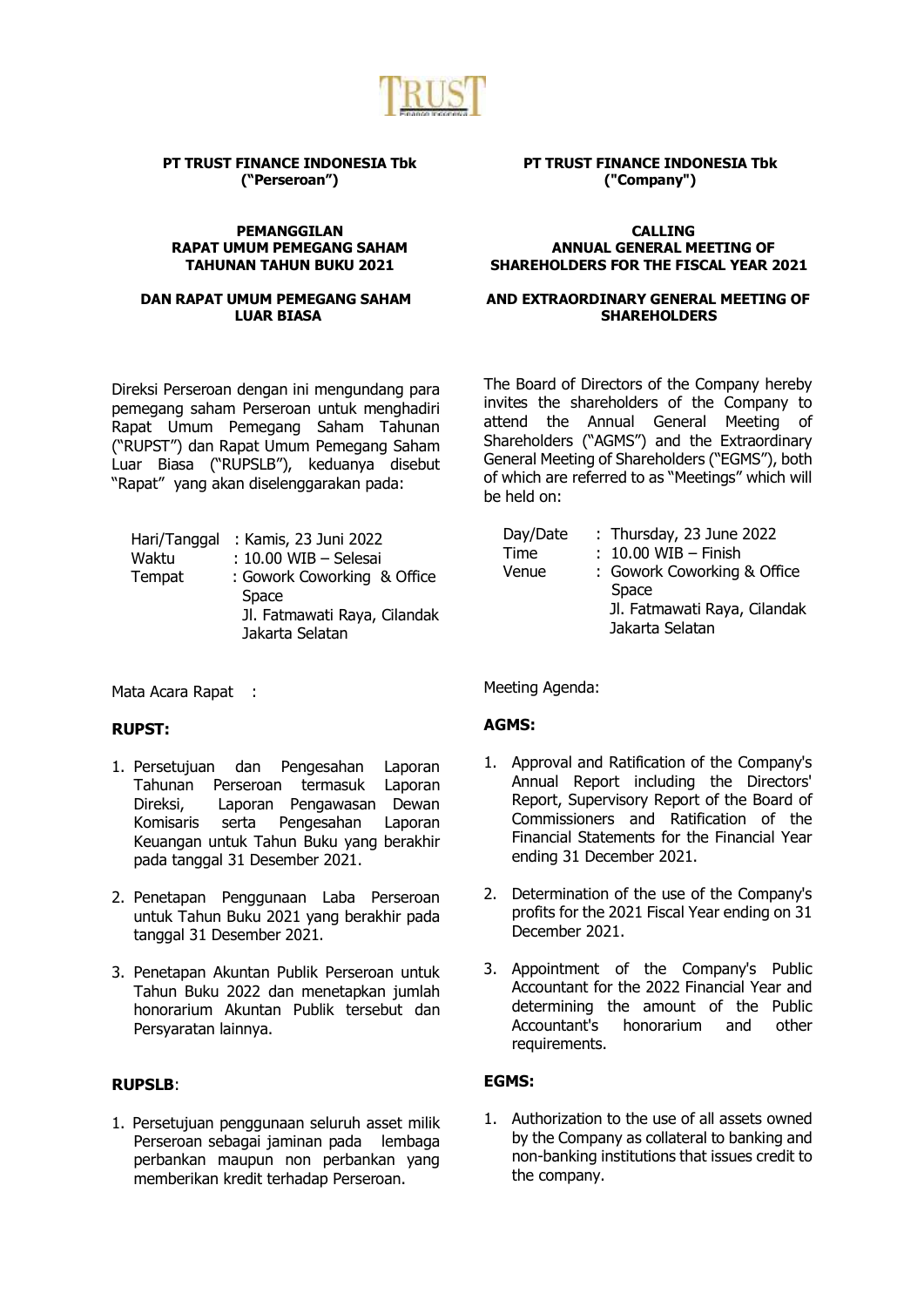

2. Persetujuan pengangkatan kembali Direksi dan Dewan Komisaris Perseroan.

# **Penjelasan Mata Acara RUPST:**

Mata Acara Rapat ke-1 sampai dengan Mata Acara Rapat ke-3 Rapat Umum Pemegang Saham Tahunan merupakan agenda yang rutin diadakan dalam RUPS Tahunan Perseroan sesuai ketentuan dalam Anggaran Dasar Perseroan dan peraturan perundangan yang berlaku.

# **Penjelasan mata acara RUPSLB:**

- 1. Untuk mata acara Rapat ke 1 Rapat Umum Pemegang saham Luar Biasa merupakan persetujuan terhadap aset Perseroan yang akan dijaminkan Perseroan ke perbankan atau lembaga keuangan lain terkait fasilitas kredit yang diterima Perseroan.
- 2. Mata acara ke 2 Rapat Umum Pemegang Saham Luar Biasa dilakukan sehubungan dengan adanya pembaharuan Direksi dan Dewan Komisaris Perseroan sesuai dengan peraturan yang berlaku.

# **Catatan :**

Dalam rangka upaya preventif dan/atau pencegahan atas penyebaran wabah COVID-19, Perseroan menghimbau kepada para Pemegang Saham untuk tetap mematuhi arahan dari Pemerintah Republik Indonesia mengenai protokol kesehatan dengan melakukan Physical Distancing dalam masa Pembatasan Sosial Berskala Besar (PSBB). Adapun Perseroan memfasilitasi penyelenggaraan Rapat sebagai Berikut:

- 1. Perseroan tidak mengirimkan undangan tersendiri kepada para Pemegang Saham Perseroan dan Panggilan ini merupakan undangan resmi, Pemanggilan ini dapat juga dilihat pada laman (website) Perseroan [www.trustfinanceindonesia.com](http://www.trustfinanceindonesia.com/)
- 2. Bahan Rapat telah tersedia di kantor Perseroan terhitung sejak tanggal pemanggilan ini, sampai dengan tanggal

2. Reappointment approval for the Board of Directors and Board of Commissioners of the Company.

#### **Description of the AGMS Agenda:**

The 1st Meeting Agenda through to the 3rd Meeting Agenda of The Annual General Meeting of Shareholders is an agenda that is routinely held at the Company's Annual GMS, in accordance with the provisions of the Company's Articles of Association and applicable laws and regulations.

#### **Description of the EGMS agenda:**

- 1. The  $1<sup>st</sup>$  meeting agenda consist of the Extraordinary General Meeting of Shareholders approval for the use of Company's assets which will be pledged by the Company to banks or other financial institutions associated to credit facilities obtained by the Company.
- 2. The  $2^{nd}$  meeting agenda consist of the Extraordinary General Meeting of Shareholders holding the connection to the renewal of the Company's Board of Directors and Board of Commissioners in accordance with applicable regulations.

# **Comments:**

In the context of preventive measures against the spread of the COVID-19 outbreak, the Company urges Shareholders to continue to comply with the directives from the Government of the Republic of Indonesia regarding health and safety protocols by exercising Physical Distancing during the Large-Scale Social Restrictions (PSBB) period. The Company facilitates the holding of the Meeting as follows:

- 1. The Company does not send separate invitation to the Shareholders of the Company and this summons is an official invitation which can also be viewed on the Company's website [www.trustfinanceindonesia.com](http://www.trustfinanceindonesia.com/)
- 2. Meeting materials are available at the Company's office as of the date of this invitation, until the date of the meeting and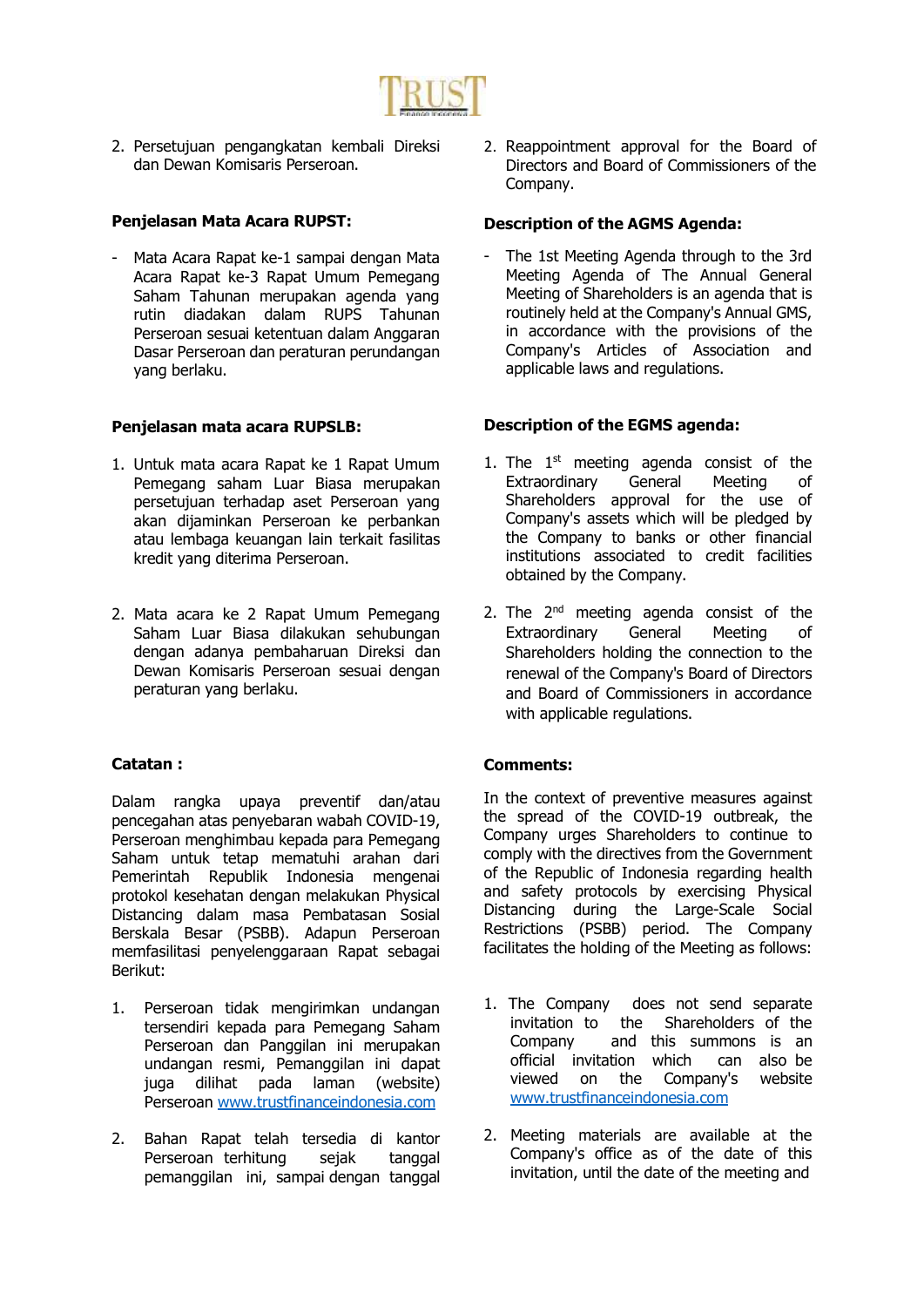

rapat dan dapat diperoleh atas permintaan tertulis dari Pemegang Saham atau dapat diakses di situs Perseroan [www.trustfinanceindonesia.com](http://www.trustfinanceindonesia.com/) dan situs Bursa Efek Indonesia.

- 3. Pemegang Saham yang berhak hadir dalam Rapat adalah pemegang saham Perseroan yang namanya tercatat dalam Daftar Pemegang Saham Perseroan dan/atau pemilik saham Perseroan pada penitipan kolektif PT. Kustodian Sentral Efek Indonesia ("KSEI") pada penutupan perdagangan saham Perseroan di Bursa Efek Indonesia ("BEI") tanggal 30 Mei 2022 pukul 16.00 WIB;
- 4. Perseroan menghimbau Pemegang Saham yang berhak untuk hadir dalam Rapat yang sahamnya dimasukkan dalam penitipan kolektif KSEI, untuk memberikan kuasa kepada Biro Administasi Efek Perseroan yaitu PT Adimitra Jasa Korpora melalui fasilitas Electronic General Meeting System KSEI (eASY.KSEI) dalam tautan https://akses.ksei.co.id/ yang disediakan oleh KSEI sebagai mekanisme pemberian kuasa secara elektronik dalam proses penyelenggaraan Rapat. Dalam hal Pemegang Saham akan menghadiri Rapat diluar mekanisme eASY.KSEI maka pemegang saham dapat mengunduh surat kuasa yang tedapat dalam situs web Perseroan yang dapat diisi dan dikirimkan dengan subject "Surat Kuasa RUPS Trust Finance Indonesia 23 Juni 2022" melalui email [tfi.pusat@yahoo.com.](mailto:tfi.pusat@yahoo.com) Asli surat kuasa wajib disampaikan secara langsung atau melalui surat tercatat kepada Biro Administrasi Efek Perseroan PT Adimitra Jasa Korpora yang beralamat di Rukan Kirana Boutiqe Office, Jl. Kirana Avenue III Blok F3 No. 5, Kelapa Gading, Daerah Khusus Ibukota Jakarta Utara, Telepon (021) 29745222, Fax.: 29289961, paling lambat 3 (tiga) hari sebelum tanggal penyelenggaraan Rapat.
- 5. Bilamana Para Pemegang Saham atau kuasanya akan menghadiri Rapat wajib menyerahkan fotokopi Kartu Tanda Penduduk (KTP) atau tanda pengenal lainnya kepada Petugas Rapat sebelum

can be obtained at the written request of the Shareholders or can be accessed on the Company's website www.trustfinanceindonesia.com and the Indonesia Stock Exchange website.

- 3. Shareholders who are entitled to attend the Meeting are the shareholders of the Company whose names are recorded in the Register of Shareholders of the Company and/or owners of the Company's shares in the collective custody of PT. Indonesian Central Securities Depository ("KSEI") at the close of trading of the Company's shares on the Indonesia Stock Exchange ("IDX") on May 30, 2022 at 16.00 WIB;
- 4. The Company urges Shareholders who are entitled to attend the Meeting whose shares are included in the collective custody of KSEI, to grant power of attorney to the Company's Securities Administration Bureau, namely PT. Adimitra Jasa Korpora through the KSEI Electronic General Meeting System (eASY.KSEI) facility at https:// /access.ksei.co.id/ provided by KSEI as an electronic authorization mechanism in the process of holding the Meeting. In the event that the Shareholders will attend the Meeting outside the eASY.KSEI mechanism, the shareholders can download the power of attorney found on the Company's website which can be filled in and sent with the subject "Power of Attorney for Trust Finance Indonesia GMS 23 June 2022" via email tfi.center@yahoo .com. The original power of attorney must be submitted in person or by registered letter to the Company's Securities Administration Bureau, PT. Adimitra Jasa Korpora, having its address at Rukan Kirana Boutiqe Office, Jl. Kirana Avenue III Blok F3 No. 5, Kelapa Gading, Special Capital Region of North Jakarta, Telephone (021) 29745222, Fax.: 29289961, no later than 3 (three) days before the date of the Meeting.
- 5. The Shareholders or their proxies that attend the Meeting, must submit a photocopy of their Identity Card (KTP) or other identification to the Meeting Officer before entering the Meeting Room.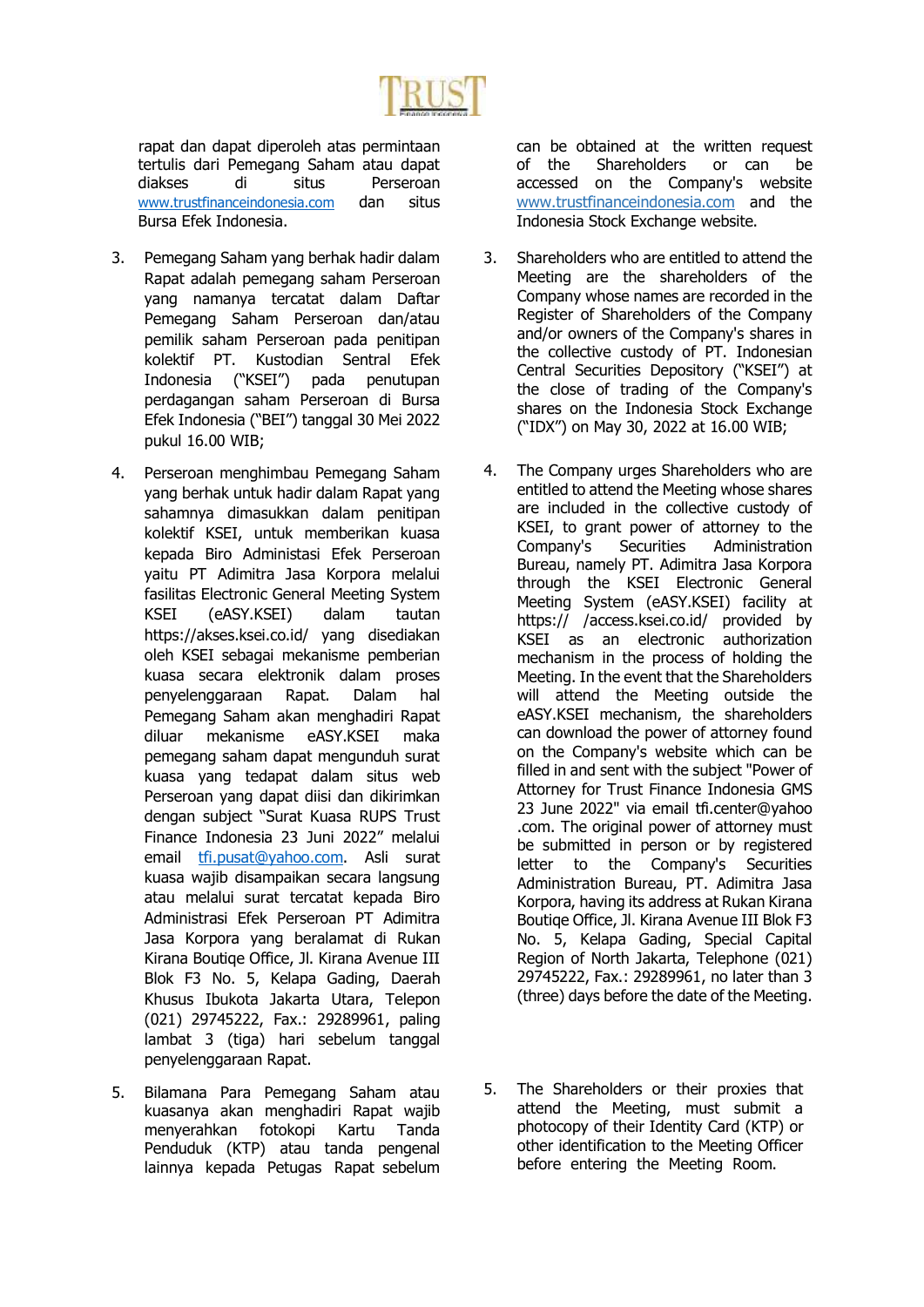

memasuki Ruang Rapat. Bagi Pemegang Saham yang berbentuk Badan Hukum agar membawa salinan (fotokopi) Anggaran Dasar dan perubahan-perubahannya termasuk susunan pengurus terakhir. Dan khusus untuk Pemegang Saham yang sahamnya dalam Penitipan Kolektif PT Kustodian Sentral Efek Indonesia (KSEI) diwajibkan memberikan Konfirmasi Tertulis untuk Rapat (KTUR) kepada petugas pendaftaran.

- 6. Notaris dibantu dengan Biro Administrasi Efek Perseroan, akan melakukan pengecekan dan perhitungan suara setiap mata acara Rapat dalam setiap pengambilan keputusan Rapat atas mata acara tersebut, termasuk yang berdasarkan suara yang telah disampaikan oleh Pemegang Saham melalui eASY.KSEI sebagaimana dimaksud dalam butir 4 di atas, maupun yang disampaikan dalam Rapat.
- 7. Satu saham memberikan hak kepada pemegangnya untuk mengeluarkan 1 (satu) suara. Apabila Pemegang Saham mempunyai lebih dari 1 (satu) saham, suara yang dikeluarkan berlaku untuk seluruh saham yang dimilikinya.
- 8. Demi alasan kesehatan, Perseroan tidak menyediakan Laporan Tahunan dalam bentuk fisik, dan Pemegang Saham atau kuasanya diwajibkan memenuhi prosedur kesehatan yang ditetapkan sesuai dengan Protokol Pemerintah yang diimplementasikan oleh pengelola gedung tempat Rapat diadakan.
- 9. Dalam rangka mendukung upaya Pemerintah dalam mencegah penyebaran Covid-19, Perseroan tetap berupaya menciptakan lingkungan yang aman dan sehat bagi para pemegang saham atau kuasanya yang hadir di dalam Rapat dengan ketentuan sebagai berikut:
	- a. Setiap Pemegang Saham atau kuasanya serta tamu undangan dihimbau hadir 45 (empat puluh lima) menit lebih awal sebelum Rapat dimulai dan melakukan pemeriksaan suhu badan (thermal check) di lokasi yang

Shareholders in the form of legal entities are required to bring a copy (photocopy) of the Articles of Association and its amendments, including the latest management composition. Particularly for Shareholders whose shares are in the Collective Custody of PT. Kustodian Sentral Efek Indonesia (KSEI), Shareholders are required to provide a Written Confirmation for the Meeting (KTUR) to the registration officer.

- 6. The Notary, assisted by the Company's Securities Administration Bureau, will verify and tally the votes for each agenda item of the Meeting in all decision-making on the stated agenda, including those based on the votes submitted by the Shareholders through eASY.KSEI as referred to in point 4 above, as well as those submitted at the Meeting.
- 7. One share entitles its holder to cast 1 (one) vote. If the Shareholder owns more than 1 (one) share, the votes cast are valid for all the shares they own.
- 8. For health and safety precaution, the Company does not provide the Annual Report in physical form, and Shareholders or their proxies are required to comply with the health and safety procedures stipulated in accordance with the Government Protocol implemented by the manager of the building where the Meeting is held.
- 9. To maintain support of the Government's efforts in preventing the spread of Covid-19, the Company continues to create a safe and healthy environment for shareholders or their proxies who are present at the Meeting with the following conditions:
	- a. Each Shareholder or their proxies and invited guests are encouraged to attend 45 (forty-five) minutes earlier before the Meeting begins to perform thermal checks at the location provided before entering the Meeting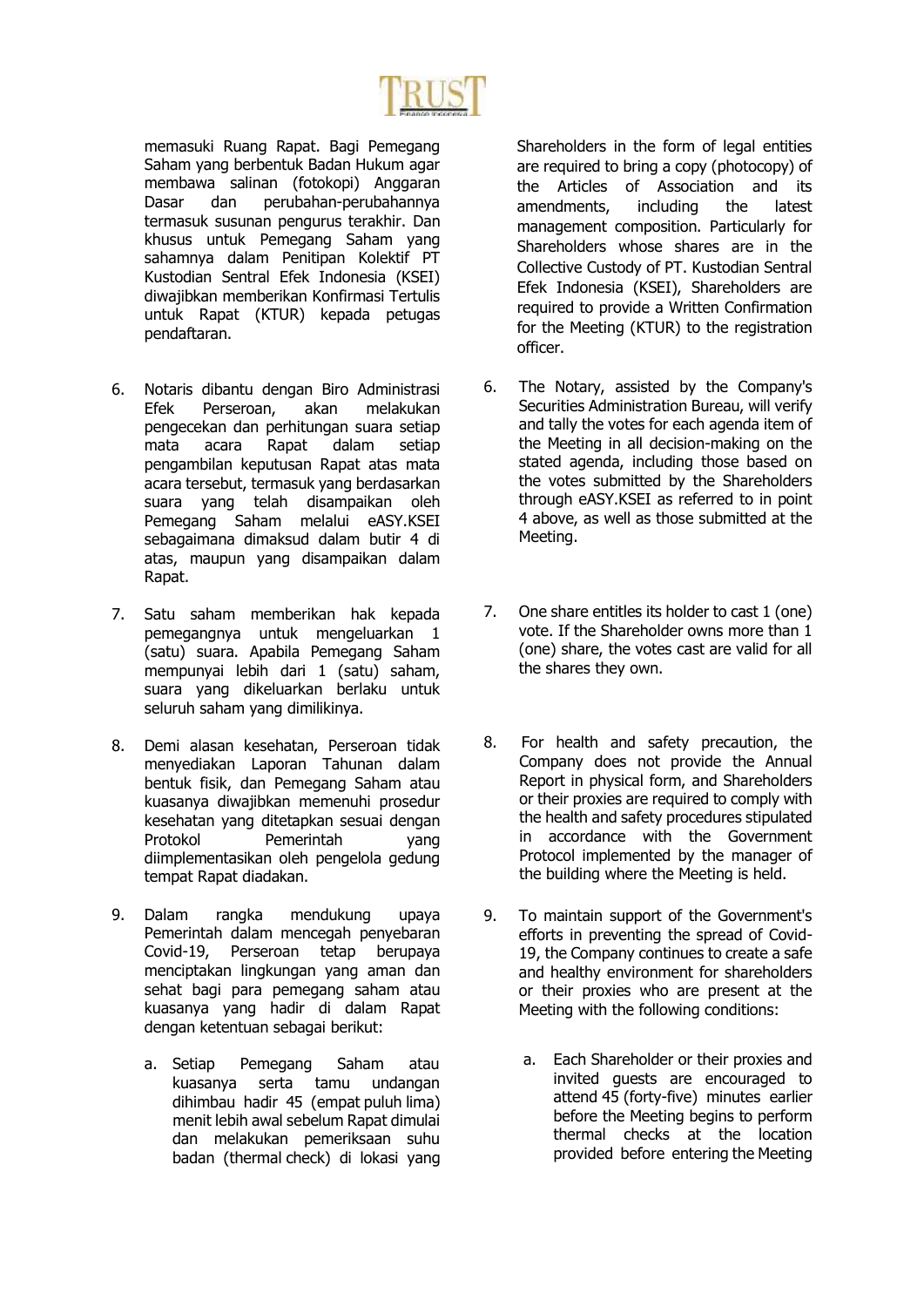

disediakan sebelum memasuki ruang Rapat.

- b. Setiap pemegang saham atau kuasanya serta tamu undangan tidak memiliki riwayat perjalanan ke negaranegara yang terjangikt Covid-19, berdasarkan data dari World Health Organization (WHO) dan Kementerian Kesehatan Republik Indonesia dalam kurun waktu 14 (empat belas) hari sebelum menghadiri Rapat.
- c. Bagi Pemegang Saham atau Kuasa Pemegang Saham yang sah yang hadir secara fisik dan dapat memasuki ruang rapat, wajib mengikuti dan mentaati ketentuan panduan protokol kesehatan pencegahan COVID-19 dan mengisi Form Deklarasi Kesehatan yang disediakan pada saat pendaftaran sebelum memasuki ruangan rapat.
- d. Kepada Pemegang Saham atau Kuasanya baik yang lolos maupun tidak lolos melewati prosedur thermal check maupun Form Deklarasi Kesehatan akan dihimbau untuk memberikan kuasanya secara e-Proxy kepada Penerima Kuasa Independen sesuai ketentuan yang ditetapkan oleh Perseroan.
- e. Pemegang Saham atau Kuasanya wajib mengikuti protokol kesehatan dan physical distancing yang ditetapkan pemerintah Republik Indonesia sebagai berikut:
	- i. mencuci tangan sebelum memasuki area Rapat;
	- ii. wajib menggunakan masker sebelum masuk ke dalam ruang Rapat dan selama Rapat berlangsung;
	- iii. menjaga jarak aman dengan orang lain sekurang-kurangnya sejauh 1 (satu) meter;
	- iv. tidak berjabat tangan atau bersentuhan kulit secara langsung
- 10. Tindakan preventif yang dilakukan oleh Perseroan ini semata-mata tidak menghalangi pemegang saham atau

room.

- b. Each shareholder or proxies as well as invited guests do not have a travel history to countries infected with Covid-19, based on data from the World Health Organization (WHO) and the Ministry of Health of the Republic of Indonesia within 14 (fourteen) days prior to attending the Meeting.
- c. Shareholders or legitimate Shareholders' Proxies who are physically present and can enter the meeting room, must follow and comply with the provisions of the COVID-19 prevention health protocol guidelines and fill out the Health Declaration Form provided at the time of registration before entering the meeting room.
- d. Shareholders or their proxies who pass or do not pass the thermal check procedure or Health Declaration Form will be encouraged to provide their proxies by e-Proxy to the Independent Proxy in accordance with the provisions set by the Company.
- e. Shareholders or their proxies must follow the health and physical distancing protocols set by the government of the Republic of Indonesia as follows:
	- i. Wash hands before entering the Meeting area;
	- ii. Must wear a mask before entering the Meeting room and during the Meeting;
	- iii. Maintain a safe distance from other people at least 1 (one) meter;
	- iv. Do not shake hands or touch skin directly
- 10. This preventive action taken by the Company does not avert the shareholders or their proxies and